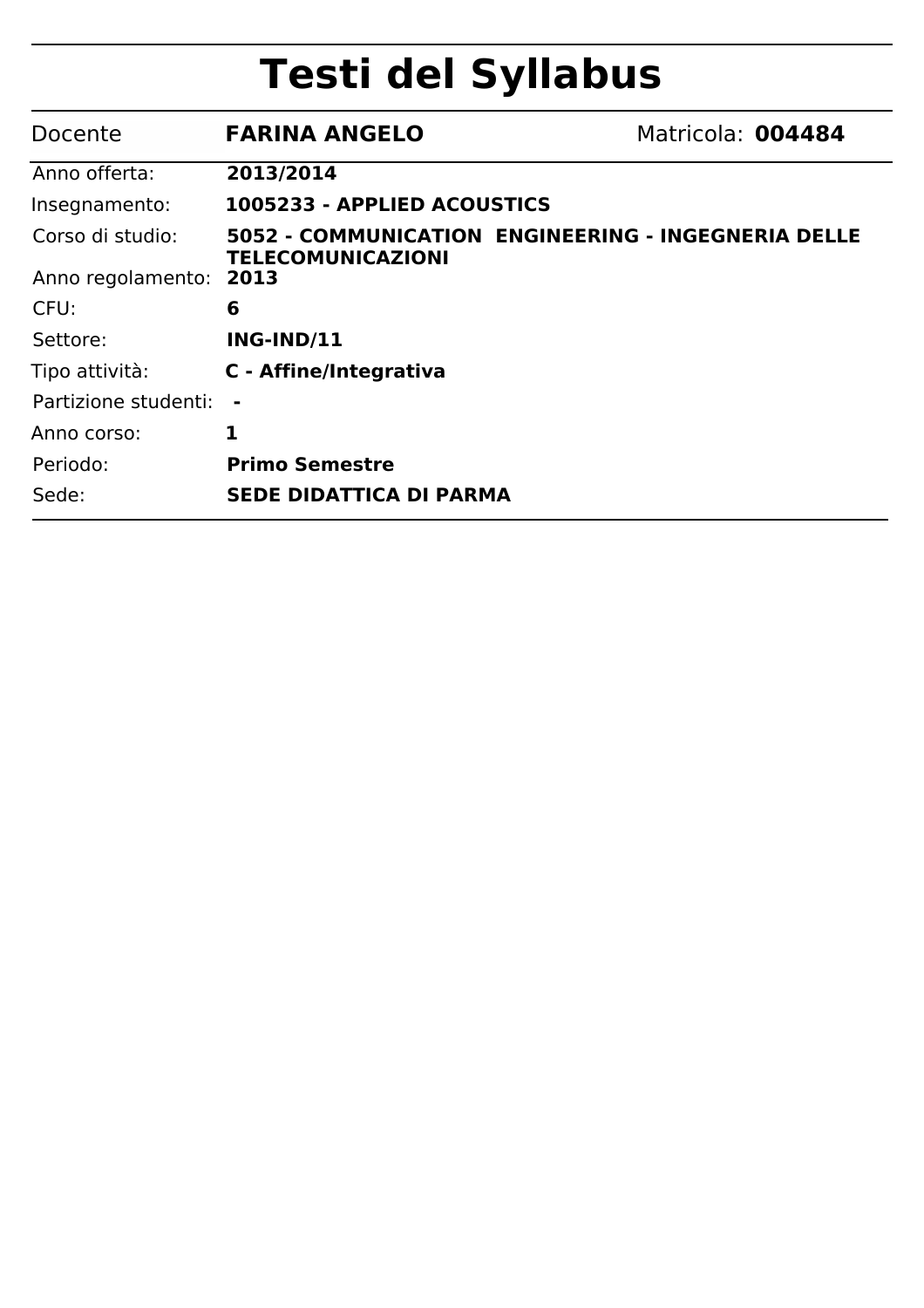## **Testi in italiano**

| <b>Tipo testo</b>                          | <b>Testo</b> |
|--------------------------------------------|--------------|
| Lingua insegnamento                        | Inglese      |
| <b>Contenuti</b>                           | English Only |
| Testi di riferimento                       | English Only |
| <b>Obiettivi formativi</b>                 | English Only |
| <b>Prerequisiti</b>                        | English Only |
| <b>Metodi didattici</b>                    | English Only |
| <b>Altre informazioni</b>                  | English Only |
| Modalità di verifica<br>dell'apprendimento | English Only |
| Programma esteso                           | English Only |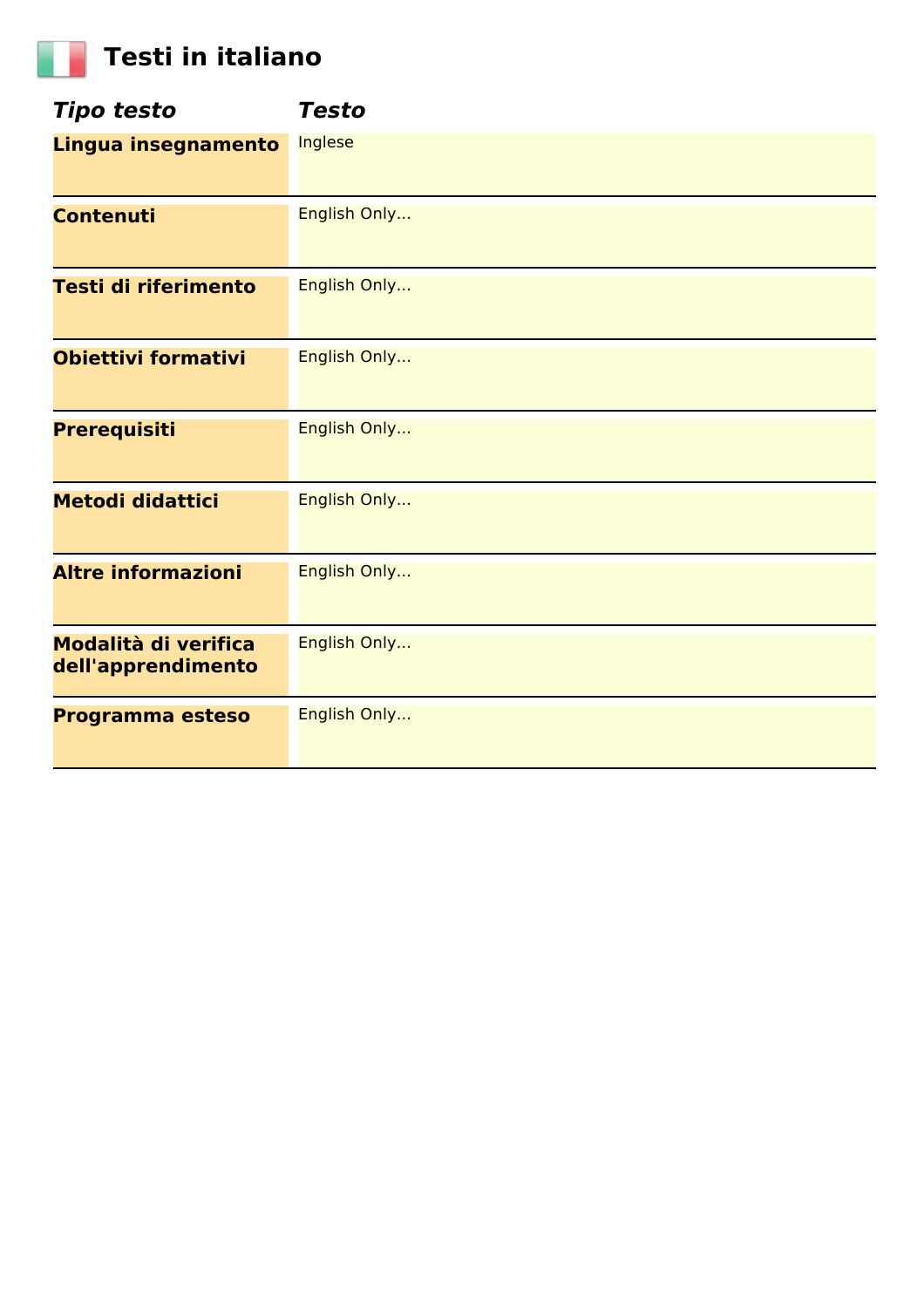

| Tipo testo                 | <b>Testo</b>                                                                                                                                                                                                                                                                                                                                                                                                                                                                                                                                                                                                                                                                                            |
|----------------------------|---------------------------------------------------------------------------------------------------------------------------------------------------------------------------------------------------------------------------------------------------------------------------------------------------------------------------------------------------------------------------------------------------------------------------------------------------------------------------------------------------------------------------------------------------------------------------------------------------------------------------------------------------------------------------------------------------------|
| Lingua insegnamento        | <b>English</b>                                                                                                                                                                                                                                                                                                                                                                                                                                                                                                                                                                                                                                                                                          |
| <b>Contenuti</b>           | The course of Applied Acoustics is an introductory course to a scientific<br>and technological field undergoing a very rapid development, which<br>offers great employment opportunities, and which involves disciplines<br>apparently very different: architecture, structural engineering,<br>physiology, psychology, statistics, physics, electronics, vibration<br>mechanics, fluid dynamics, digital signal processing, telecommunications,<br>measurements, hygiene of the workplace, music, musicology, virtual<br>reality.                                                                                                                                                                      |
|                            | Obviously in a course of 6 CFUs we can only provide the methodological<br>basis of the topic, which must then be furthered in more in-depth<br>courses, such as courses for Competent Technicians in Environmental<br>Acoustics or Master Courses available at some Italian or foreign<br>universities (for example Perugia, Naples, Florence, Rome), or even<br>dedicated post-graduate degrees (these are usually abroad, but in Italy it<br>must be evidenced the post-graduate (advanced) degree in Sound and<br>Music Engineering of Politecnico di Milano, taught entirely in English,<br>delivered at the Como Campus).                                                                          |
|                            | Because of its multidisciplinary and transversal nature, the Course of<br>Applied Acoustics is attended by students from various degree programs<br>(almost all branches of Engineering, but also some Architecture students,<br>and even the students of the course in Techniques of Prevention in the<br>Environment and at the Workplace of the Faculty of Medicine, for which<br>attendance is compulsory only to the first part of the course, with the<br>exclusion of the final part dedicated to electroacoustic and musical<br>applications).                                                                                                                                                  |
| Testi di riferimento       | The official textbook for the Applied Acoustics course is:                                                                                                                                                                                                                                                                                                                                                                                                                                                                                                                                                                                                                                              |
|                            | P. Fausti: Acustica in Edilizia, Rockwool Italy, Milan (2005) - in Italian -<br>free download in PDF format, you can also request for a free hardcopy to<br>Rockwool, Thanks Rockwool!<br>The books RECOMMENDED (not required) for thorough preparation of the<br>exam are:                                                                                                                                                                                                                                                                                                                                                                                                                             |
|                            | R. Spagnolo: Manuale di Acustica Applicata - Citta' Studi Editore, Milano<br>$(2001/2007)$ .<br>S. Cingolani, R. Spagnolo : Acustica Musicale ed Architettonica, Citta'                                                                                                                                                                                                                                                                                                                                                                                                                                                                                                                                 |
|                            | Studi Editore, Milano (2004/2007)<br>Thomas D. Rossing (ed.): Springer Handbook of Acoustics, Springer<br>Science + Business Media, New York (2007).<br>The support material for the course (Powerpoint presentations, Excel<br>spreadsheets, WAV files, etc) used during the lessons is available in the<br>"Public" section of this website:<br>http://pcfarina.eng.unipr.it/Public/Acoustics-Course/- It is recommended<br>to download especially Powerpoint slides and Excel spreadsheets<br>containing the exercises done in the classroom.                                                                                                                                                        |
| <b>Obiettivi formativi</b> | Knowledge and understanding:<br>For students of all branches of engineering this is a key course, it is<br>practically the only opportunity to see (or, rather, hear) the techniques<br>learned in previous courses, in which the purely theoretical foundations<br>of modern advanced mathematical methods are taught. When the<br>"numbers" are transformed into sound, abstruse and difficult<br>mathematical procedures (such as differentiation and integration) quickly<br>become very clear and immediate, and the possibilities offered by sound<br>editing systems on the PC, used extensively both during lectures and<br>during laboratory exercises, make it possible to listen immediately |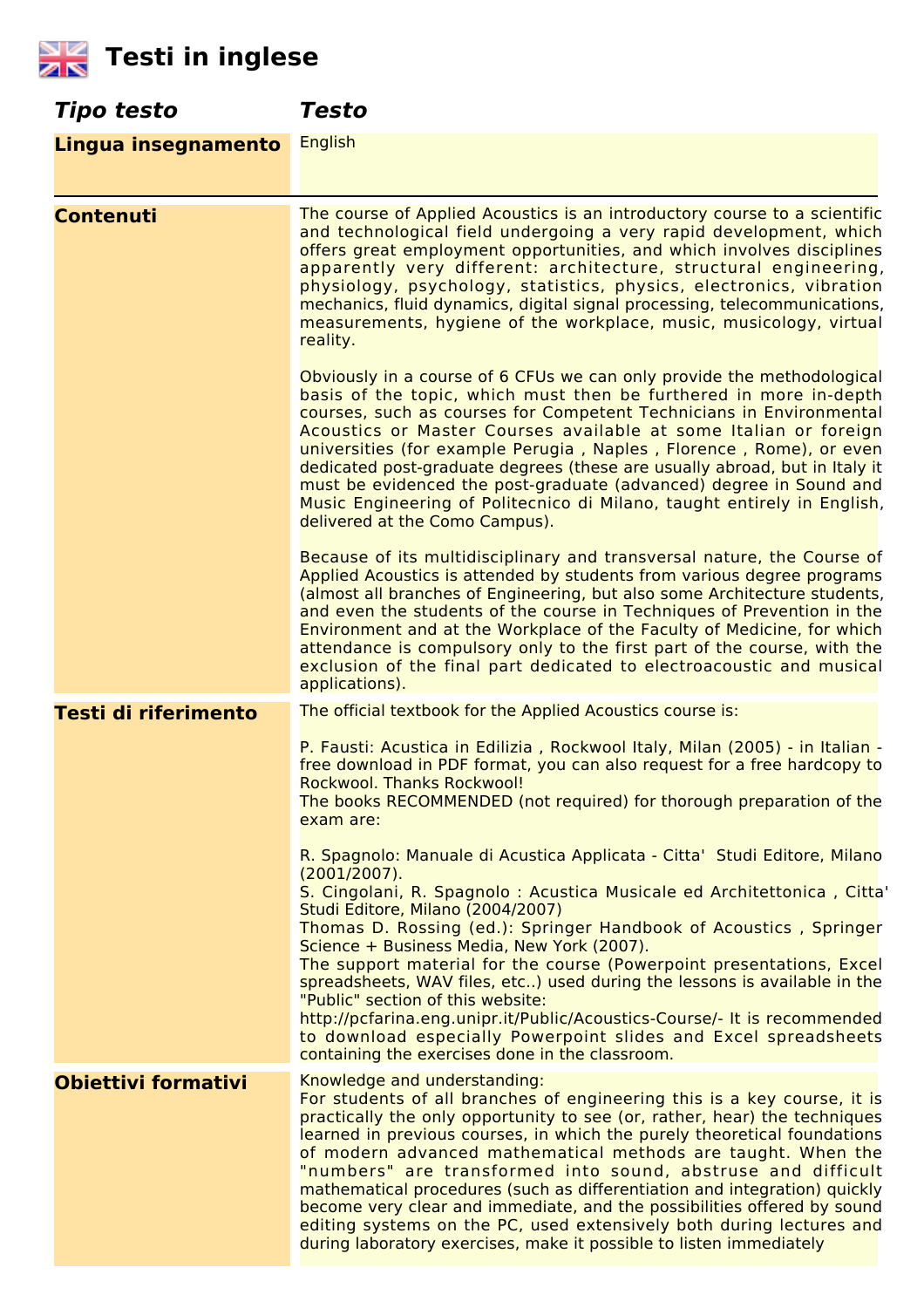| Tipo testo                | Testo                                                                                                                                                                                                                                                                                                                                                                                                                                                                                                                                                                                     |
|---------------------------|-------------------------------------------------------------------------------------------------------------------------------------------------------------------------------------------------------------------------------------------------------------------------------------------------------------------------------------------------------------------------------------------------------------------------------------------------------------------------------------------------------------------------------------------------------------------------------------------|
|                           | (usually in real time) to the "effects" of filters or other devices<br>(compressors, gates, convolvers, denoising, etc.).<br>Applying knowledge and understanding:                                                                                                                                                                                                                                                                                                                                                                                                                        |
|                           | The course is tailored to practical application, not to theoretical<br>knowledge. Great emphasis is given to measurement methods, simple<br>computations performed in Excel, and solution of practical problems. The<br>student will learn to use the decibel scale, to "think in decibels", and to<br>perform the common math operations on dB values.<br>Making judgments:                                                                                                                                                                                                              |
|                           | In the whole course the judgment method is always based on human<br>listening experience, not on numerical evaluation of the results. Acoustics<br>is a perceptual science, and the final judgement can only by given by our<br>hearing system, and not by means of "objective" numerical quantities.<br>The students are consequently trained to listen and evaluate perceptually<br>the most relevant acoustical effects, such as frequency-domain filtering,<br>reverberation, echo, noise contamination, etc.<br><b>Communication skills:</b>                                         |
|                           | The goal of this course is not, definitely, to train the students to perform<br>as actors on stage. However, a significant part of the course is devoted to<br>the study of the verbal and musical communication between performers<br>and audience. In this part of the course, the students learn some tricks<br>employed by professional actors and musicians, and become skilled in<br>diagnosis and correction of communication problems due to room<br>acoustics, improper design of the electro acoustical systems, or improper<br>use of them by the performers and the audience. |
| <b>Prerequisiti</b>       | <b>None</b>                                                                                                                                                                                                                                                                                                                                                                                                                                                                                                                                                                               |
| <b>Metodi didattici</b>   | Audio / Video recording of the lessons                                                                                                                                                                                                                                                                                                                                                                                                                                                                                                                                                    |
|                           | Starting from academic year 2010/2011, we are performing the audio /<br>video recording of the lessons, in AVI format, thanks to the Open Source<br>program CamStudio.                                                                                                                                                                                                                                                                                                                                                                                                                    |
|                           | The following links point to the list of these recordings for the A.Y.<br>2010/2011, 2011/2012 and 2012/2013 (the latter will be updated as the<br>lessons are made)                                                                                                                                                                                                                                                                                                                                                                                                                      |
|                           | Progressive list of lessons carried out in the A.Y. 2010/2011<br>Progressive list of lessons carried out in the A.Y. 2011/2012<br>Progressive list of lessons carried out in the A.Y. 2012/2013<br>We recommend to use the Open Source program VLC Mediaplayer for<br>viewing and listening to these AVI files on any platform (Win/Mac/Linux).<br>We also recommend to first download the AVI files to a local directory,<br>and then to open the files form the local HD employing VLC mediaplayer.<br>Playing back directly in the browser, from the course web site, is NOT           |
|                           | recommended<br>These audio / video recordings are made available primarily to facilitate<br>learning for students with disabilities, but all students can view them<br>comfortably, providing an opportunity to recover, at least partially, the<br>lack of presence in the classroom during the lesson.                                                                                                                                                                                                                                                                                  |
|                           | It must be remembered, however, that attending the lessons in person is<br>always the best way to assimilate the material. The various experiments<br>in telematic didactics have shown, unfortunately, that the students get a<br>level of preparation significantly lower than that obtainable with a good<br>traditional "face to face" didactics.                                                                                                                                                                                                                                     |
|                           | This occurs due to the "intelligibility barrier" caused by the<br>recording/playback "filter". This effect on the intelligibility of speech will<br>be explained during the course                                                                                                                                                                                                                                                                                                                                                                                                        |
| <b>Altre informazioni</b> | http://pcfarina.eng.unipr.it/Acoustics-2013.htm                                                                                                                                                                                                                                                                                                                                                                                                                                                                                                                                           |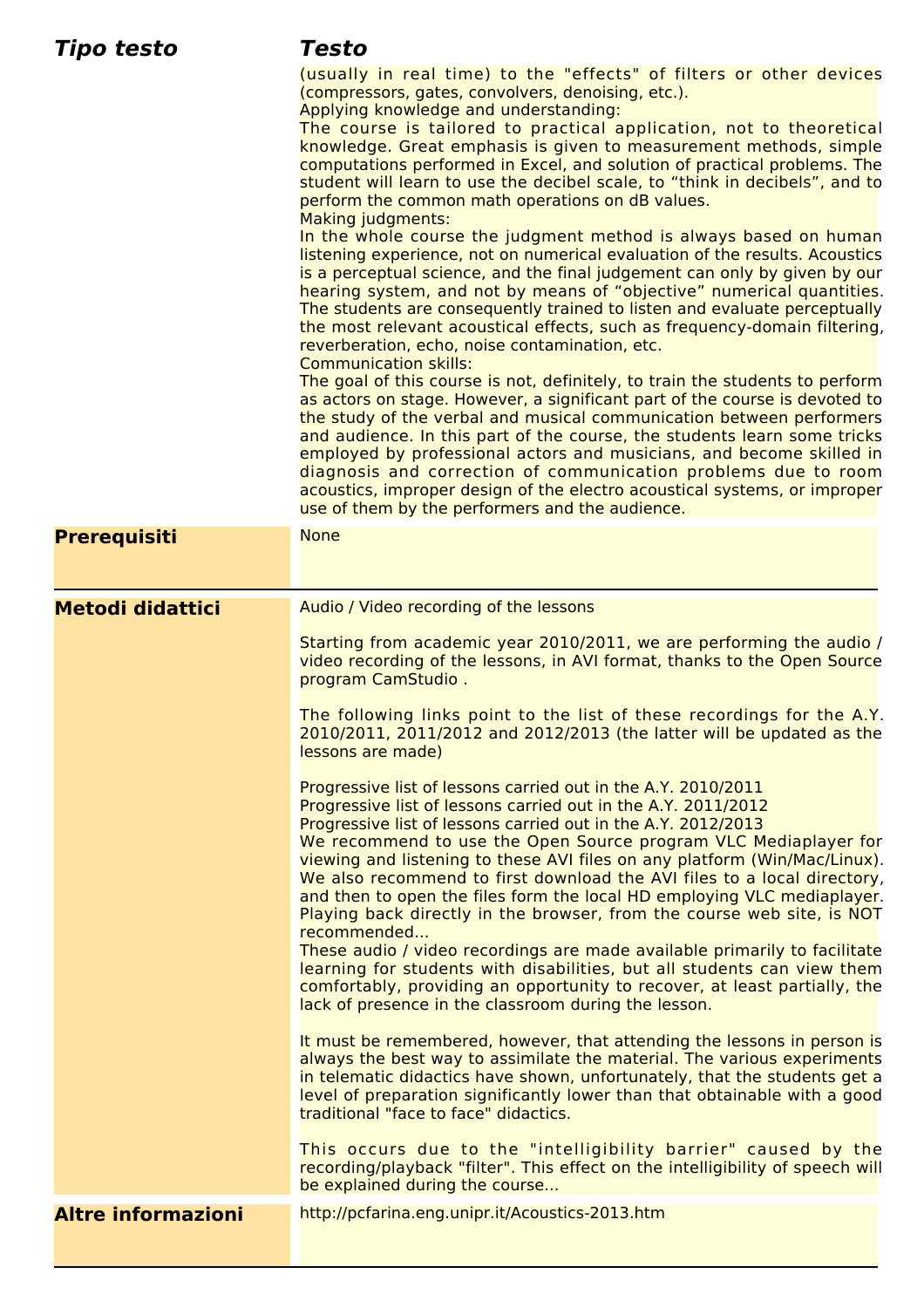| Tipo testo                                 | Testo                                                                                                                                                                                                                                                                                                                                                                                                                                                                                                                                                                                                                                                                                                                                                                                                                                                                                                                                                                                                                                                                                                                                                                                                                                                                                                                                                            |
|--------------------------------------------|------------------------------------------------------------------------------------------------------------------------------------------------------------------------------------------------------------------------------------------------------------------------------------------------------------------------------------------------------------------------------------------------------------------------------------------------------------------------------------------------------------------------------------------------------------------------------------------------------------------------------------------------------------------------------------------------------------------------------------------------------------------------------------------------------------------------------------------------------------------------------------------------------------------------------------------------------------------------------------------------------------------------------------------------------------------------------------------------------------------------------------------------------------------------------------------------------------------------------------------------------------------------------------------------------------------------------------------------------------------|
| Modalità di verifica<br>dell'apprendimento | The examination is formally oral, but it is usually required to first carry<br>out some written exercises in numerical form (so the student is required<br>to carry pen, paper, a calculator, as well as charts, tables, handouts,<br>$etc.$ .).                                                                                                                                                                                                                                                                                                                                                                                                                                                                                                                                                                                                                                                                                                                                                                                                                                                                                                                                                                                                                                                                                                                 |
|                                            | During the written exercises it is possible to employ all of the above<br>material, including a computer, handouts and/or textbooks; instead,<br>during the final oral "theoretical" question, the student is not allowed to<br>consult his handouts or books, but he can still employ charts and tables -<br>so it is advisable to keep them separate from the handouts.                                                                                                                                                                                                                                                                                                                                                                                                                                                                                                                                                                                                                                                                                                                                                                                                                                                                                                                                                                                        |
|                                            | The written exercises typically provide a a score up to 25-30 points. At<br>least 15 points are required for passing the written exercises and being<br>admitted to the subsequent oral question, which is mandatory, and<br>provides +/-10 points. At least one written exercise is always mandatory,<br>even for students who take the examination during receiving hours (see<br>later).                                                                                                                                                                                                                                                                                                                                                                                                                                                                                                                                                                                                                                                                                                                                                                                                                                                                                                                                                                      |
|                                            | Students of the Engineering courses are requested to use English both for<br>the written and oral parts of the examination, even if they followed the<br>course in previous years, when it was named "Acustica Applicata" and<br>taught in Italian.                                                                                                                                                                                                                                                                                                                                                                                                                                                                                                                                                                                                                                                                                                                                                                                                                                                                                                                                                                                                                                                                                                              |
|                                            | Students of the degree in Techniques of Prevention, instead, are allowed<br>to take the examination in Italian, if preferred, although of course they<br>are also allowed to take it in English, at their choice.                                                                                                                                                                                                                                                                                                                                                                                                                                                                                                                                                                                                                                                                                                                                                                                                                                                                                                                                                                                                                                                                                                                                                |
|                                            | The oral examination is MANDATORY, even for students who passed the<br>written exercise with maximum score. The evaluation of the oral<br>examination, which usually is positive, in some cases can provide a<br>NEGATIVE score, reducing the score obtained in the written part. And,<br>independently from the sum of the scores, if the oral examination is<br>judged unsatisfactory, the student can always be rejected.                                                                                                                                                                                                                                                                                                                                                                                                                                                                                                                                                                                                                                                                                                                                                                                                                                                                                                                                     |
|                                            | So the students must be trained to sustain a formal oral examination, and<br>are discouraged to only train on exercises.                                                                                                                                                                                                                                                                                                                                                                                                                                                                                                                                                                                                                                                                                                                                                                                                                                                                                                                                                                                                                                                                                                                                                                                                                                         |
|                                            | For optimal training to the oral examinations, the students are<br>encouraged to assist to the previous session of exams.                                                                                                                                                                                                                                                                                                                                                                                                                                                                                                                                                                                                                                                                                                                                                                                                                                                                                                                                                                                                                                                                                                                                                                                                                                        |
|                                            | For optimal training to the exercises, it is strongly discouraged to "study"<br>the solution of already-solved problems. The only way to be trained<br>correctly is by attempting to solve problems without any preliminary<br>knowledge of the correct solution.                                                                                                                                                                                                                                                                                                                                                                                                                                                                                                                                                                                                                                                                                                                                                                                                                                                                                                                                                                                                                                                                                                |
| Programma esteso                           | Physical Acoustics: definition of quantities, propagation of mechanical<br>disturbances in an elastic medium, sound pressure, particle velocity,<br>speed of the sound wave. Equation of the acoustic waves.<br>Energetical Acoustics: sound propagation seen as energy transport.<br>Definition of Sound Intensity and Sound Energy Density. Active and<br>Reactive energy, propagating and stationary sound fields. The Reactivity<br>Ratio (or index).<br>Psychoacoustics: physiological and psychological mechanisms of sound<br>perception by humans. The logarithmic scale of decibels (dB), elementary<br>operations on quantities expressed in dB. Frequency weighting curves,<br>methods of Loudness assessment, frequency analysis with constant<br>bandwidth, with constant percentage bandwidth (octaves, etc.), with<br>critical bands (Bark). Masking phenomena in time and in frequency. Use<br>of psychoacoustics for encoding "lossy" and "lossless" audio signals with<br>large reduction of the "bitrate" required (MP3, WMA, AAC, FLAC, OGG,<br>$etc.$ ).<br>Sound Propagation: plane waves, spherical waves, standing waves.<br>Reflection and absorption. Specular and diffuse reflection. Definition of<br>sound absorption coeff. and scattering coeff. . Measurement techniques<br>of the absorption coeff. and of the scattering coeff |
|                                            | Propagation outdoors: ground absorption, effect of temperature and wind                                                                                                                                                                                                                                                                                                                                                                                                                                                                                                                                                                                                                                                                                                                                                                                                                                                                                                                                                                                                                                                                                                                                                                                                                                                                                          |